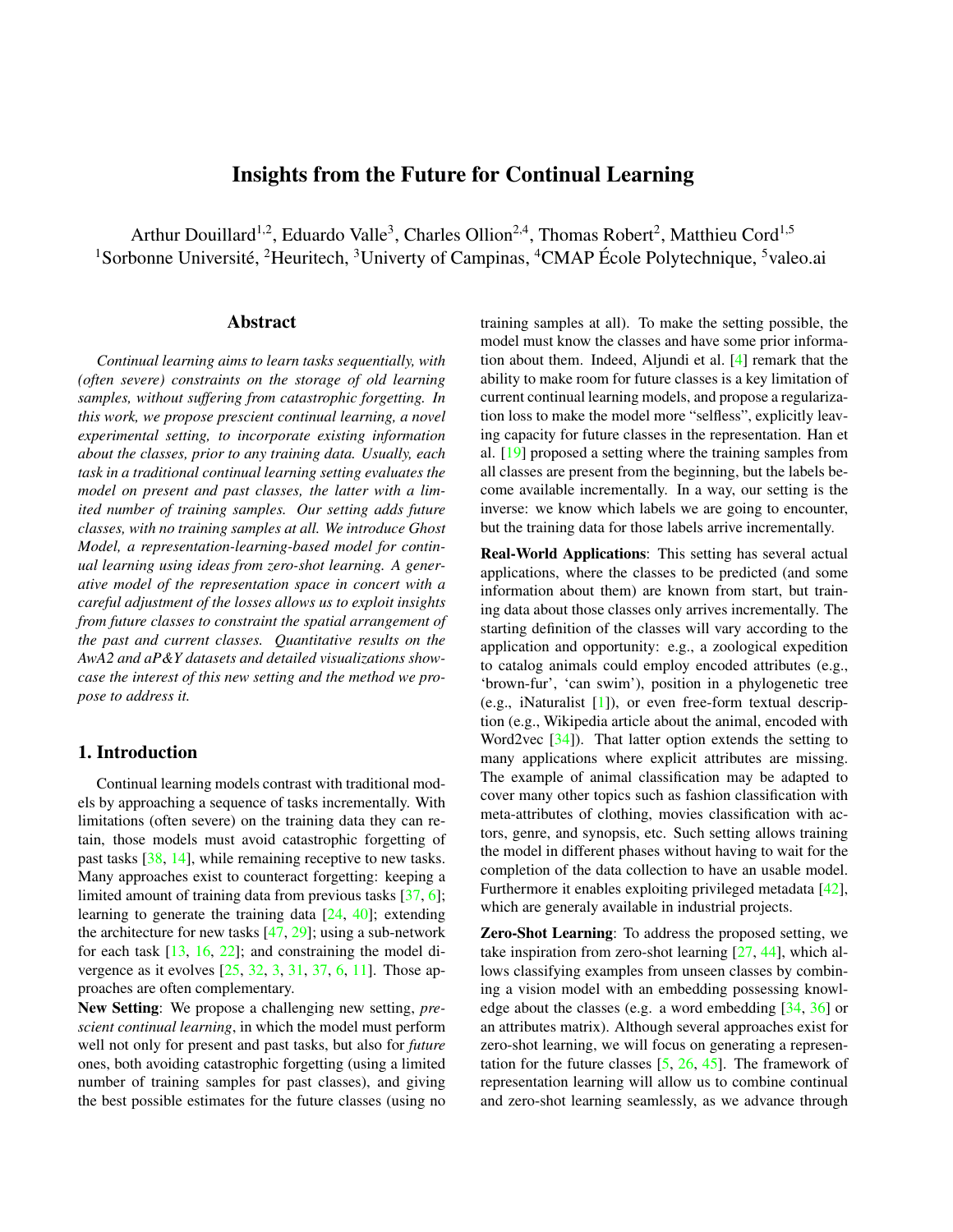

Figure 1: The enriched continual learning setting proposed in this work. At each training task, we learn a new set of classes, but the model is evaluated on *all classes* — past, present, and future. The model has to avoid catastrophic forgetting of past classes (using a limited number of rehearsal training samples), as well as make a good guess for future classes (using no training samples at all).

the tasks, and future classes become present classes, and then past classes. Moreover, we will be able to use *ghost features*, predicted features for the future classes, to make room in the representation space for future classes. All those goals are integrated into a simple, streamlined model due to a careful construction of the losses. While Chaudhry et al. [8] proposed a basic addition of zeroshot to continual learning that only improves performance on future classes, our model aims to improve the representation of *all* classes with insights from the future, resulting in a *generalization* of continual learning. Furthermore, Chaudhry et al. evaluate each task separately, using a task descriptor, while our evaluation set comprises the entire set of classes, a more realist and challenging setting. The work of Wang et al. [43], released simultaneous to ours, proposed an integration of zeroshot into continual learning limited to two tasks, severely curtailing the opportunity to exploit insights from the future. Furthermore it has been shown that continual training longer than a few tasks follows a more complex evolution [10].

Contributions: The contributions of this work are twofold: (1) we propose a new challenging setting, *prescient* continual learning, where the model must perform well on past, present, and *future* classes; (2) we propose our *ghost model* to address that setting, integrating continual and zeroshot learning into a coherent whole. We evaluate those contributions in comprehensive experiments, showcasing both the intuitive appeal of our model, and its performance.

## 2. Setting: prescient continual learning

In continual learning, a classifier is trained in multiple steps called *tasks*. Each task  $t \in 1 : T$  comprises a set of new classes  $C<sup>t</sup>$ . The model is evaluated after each task t, traditionally, on all classes seen so far  $C^{1:t}$ . Our *rehearsal memory* severely limits the training samples we are allowed

to keep from the past classes: following  $[21, 11]$ , we allow a small constant number of samples s per past class. We must take the maximum advantage from those limited rehearsal data to avoid catastrophic forgetting.

We propose an enriched experimental setting, prescient continual learning, in which each task is evaluated on *all classes*  $C^{1:T}$ : past  $(C^{1:t-1})$ , present  $(C<sup>t</sup>)$ , and future  $(C^{t+1:T})$ . In that challenging new setting, we must not only avoid the catastrophic forgetting of past classes (using the limited rehearsal training samples), but also give our best estimates for future classes (using no training samples at all). That will only be possible if we have some prior information about the classes, e.g., their hierarchy in a semantic network (like WordNet), an associated word embedding (like Word2vec), or an attribute matrix. Such setting is illustrated in Fig.1. We will sometimes shorthand the set of past and present classes  $C^{1:t}$  as the *seen* classes, and the set of future classes  $C^{t+1:T}$  as the *unseen* classes. We denote individual samples by a superscript  $\mathbf{x}^{(i)}$ , and the class label by a subscript  $x_c$ . We denote on which parameters a loss is applied by a subscript  $\mathcal{L}_{\Theta}$ .

# 3. Ghost model

To address the setting described in the previous section, we propose our *ghost model*, comprising three components: a convolutional feature extractor  $f$ , a feature generator  $g$ , and a classifier *clf*. The feature extractor is the backbone of the model: it learns to extract a feature vector from actual samples that can be fed to the classifier. The generator learns the distribution of the features for all classes, aiming to generate plausible samples of features for the future classes. The classifier makes the final decision for all classes: past, present, and future. The classifier is trained on future classes with features sampled from the generator, which we call *ghost features* (since they must be "hallucinated" from the seen classes and some prior knowledge about the classes).

All three components are learned continuously throughout the  $T$  tasks; we denote the component learned at task  $t$ with a superscript:  $f^t$ ,  $g^t$ , and  $c l f^t$ . To avoid catastrophic forgetting of past classes, we constrain the model's evolution, placing a cost on the divergence between  $f^{t-1}$  and  $f^t$ . To make the best guess for future classes, we take inspiration from zero-shot learning, training the classifier with the ghost features. Finally, we adjust the classifier so that the ghost features "make room" in the representation space for future classes.

The next subsections detail the model, explaining the different terms in the loss that act in concert to obtain the desired balance.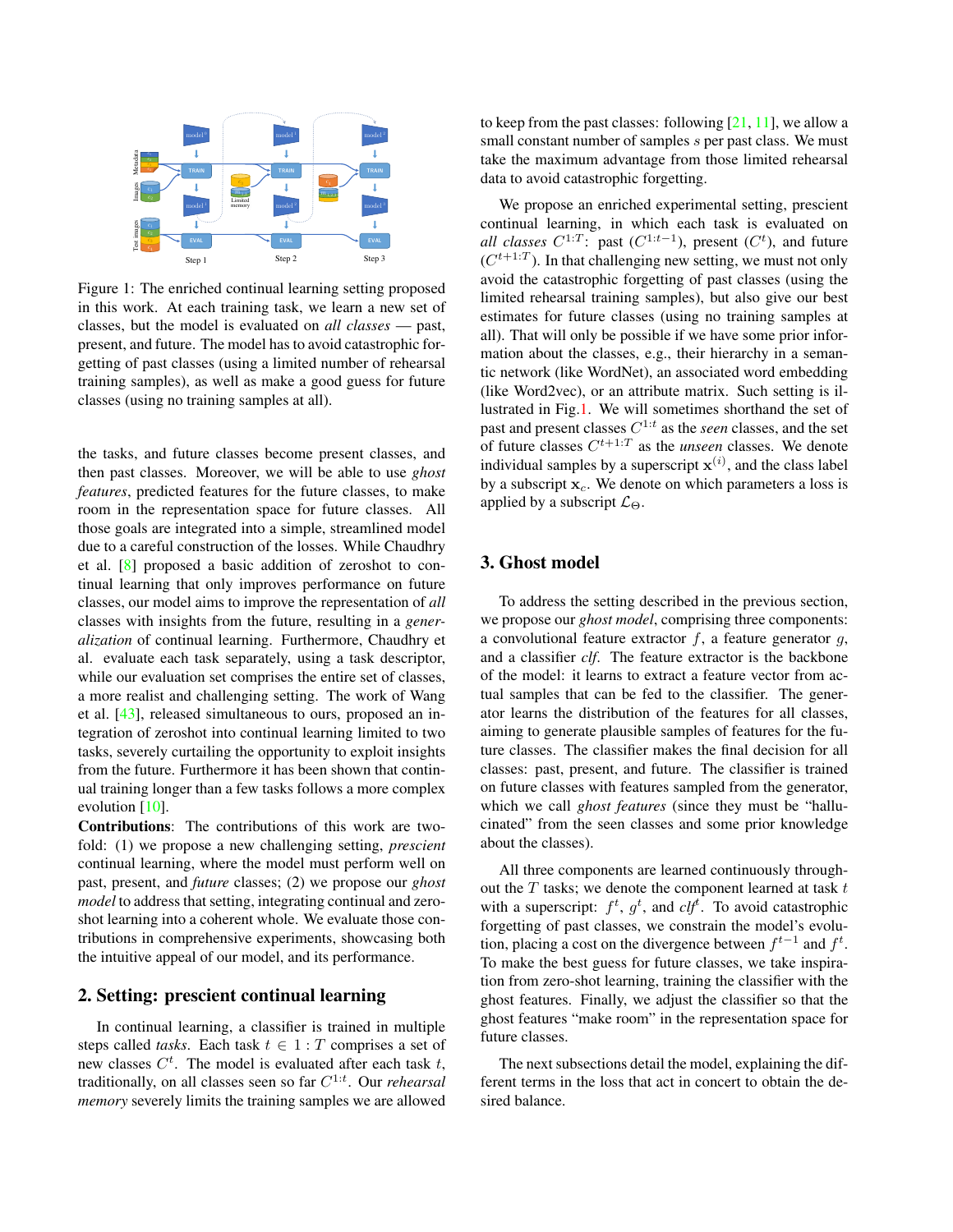

Figure 2: Procedure to train our model applied at each task/step: (a) a complete classifier is learned with seen and unseen features ( $\mathcal{L}^{\text{nearghost}}$ ). The feature extractor is protected from catastrophic forgetting ( $\mathcal{L}^{\text{distill}}$ ), and constrained to separate seen classes from unseen/ghosts classes ( $\mathcal{L}^{\text{sum-reg}}$ ). (b) Once a task is done, the generator is fine-tuned on the new latent space  $(\mathcal{L}^{\text{MMD}})$  on seen classes. Notice that for the first and last tasks, the classifier does not use the ghost features.

## 3.1. Base model for continual learning

The base model is a representation-based architecture with a convolutional feature extractor  $h = f(x)$  (where x is the input image and h is the feature vector) and a cosine classifier *clf* [33, 21], a fully-connected layer with the dotproduct replaced by a cosine similarity:

$$
clf(\mathbf{h}, \boldsymbol{\theta})_c = \hat{\mathbf{y}}_c = \frac{\langle \mathbf{h}, \boldsymbol{\theta}_c \rangle}{\|\mathbf{h}\|_2 \|\boldsymbol{\theta}_i\|_2}.
$$
 (1)

Remark that  $\theta_c$ , the parameter vector for the c-th class in  $\textit{clf}(c \in C^{1:t})$ , may be interpreted as a representative or proxy for that class. The classification loss could be either a cross-entropy loss preceded by softmax activations, or an NCA loss [15, 35, 11]:

$$
\mathcal{L}_{\Theta_f,\Theta_{\text{cyl}}}^{\text{nca}} = \left[ -\log \frac{\exp (\hat{\mathbf{y}}_y - \delta)}{\sum_{c \neq y} \exp \hat{\mathbf{y}}_c} \right]_+ \,. \tag{2}
$$

To counteract catastrophic forgetting, we must limit the evolution of the model. We impose — as usual for continual learning — a distillation loss between the previous model iteration  $(t - 1)$  and the current one  $(t)$ . We evaluate several distillation losses applied to intermediate and final outputs of the feature extractor  $[11, 21]$ . The final loss of the base model is:

$$
\mathcal{L} = \mathcal{L}_{\Theta_f, \Theta_{\text{clf}}}^{\text{nca}} + \lambda_1 \mathcal{L}_{\Theta_f}^{\text{distil}}.
$$
 (3)

#### 3.2. Capacitating ghost model for future classes

The base model can deal with both present classes (with training samples constrained only by their availability in the training set) and past classes (with training samples severely constrained by the rehearsal memory). As discussed, the introduction of a distillation loss prevents catastrophic forgetting of the latter. We will now address *future classes*,

with *no* training samples available. First, taking inspiration from zero-shot learning, we will use prior information about the classes to generate *ghost features*, plausible standins for the unseen future classes' features. Next, we will adapt the classifier to incorporate those ghost features into the learning objective seamlessly. The representation learning framework will allow us to integrate the entire learning apparatus into one coherent loss.

Generator. The generative model estimates the distribution of the unseen classes directly in terms of their features (instead of the input images). For the feature generation to work, we must have exploitable prior information about the classes, more precisely, we must be able to map the class labels c into a *class attribute space* that makes semantic sense. The exact way to perform that mapping will be data-dependent, but most often, either we will have an explicit set of attributes linked to each class (color, size, material, provenance, etc.), or we will be able to extract a latent semantic vector, using a technique like Word2vec [34, 36]. The generator learns to link the attributes of the *seen* classes to the actual feature vectors extracted from the training samples of those classes. Thus the first generator training must happen after the features extractor (its groundtruth) is learned. The generator is fine-tuned after each task to handle distribution shift. Next, we ask the generator to draw random samples, using the attributes of the *unseen* classes, creating counterfeit features that we call *ghost features*. The strategy is agnostic to the generator model as long as it can be conditioned by class attributes. At present, as detailed in implementation details, we choose a Generative Moment Matching Network [30]: a shallow multi-layer perceptron conditioned by class attributes and a noise vector trained to minimize the Maximum Mean Discrepancy [17, 18]. The computational overhead of training a genera-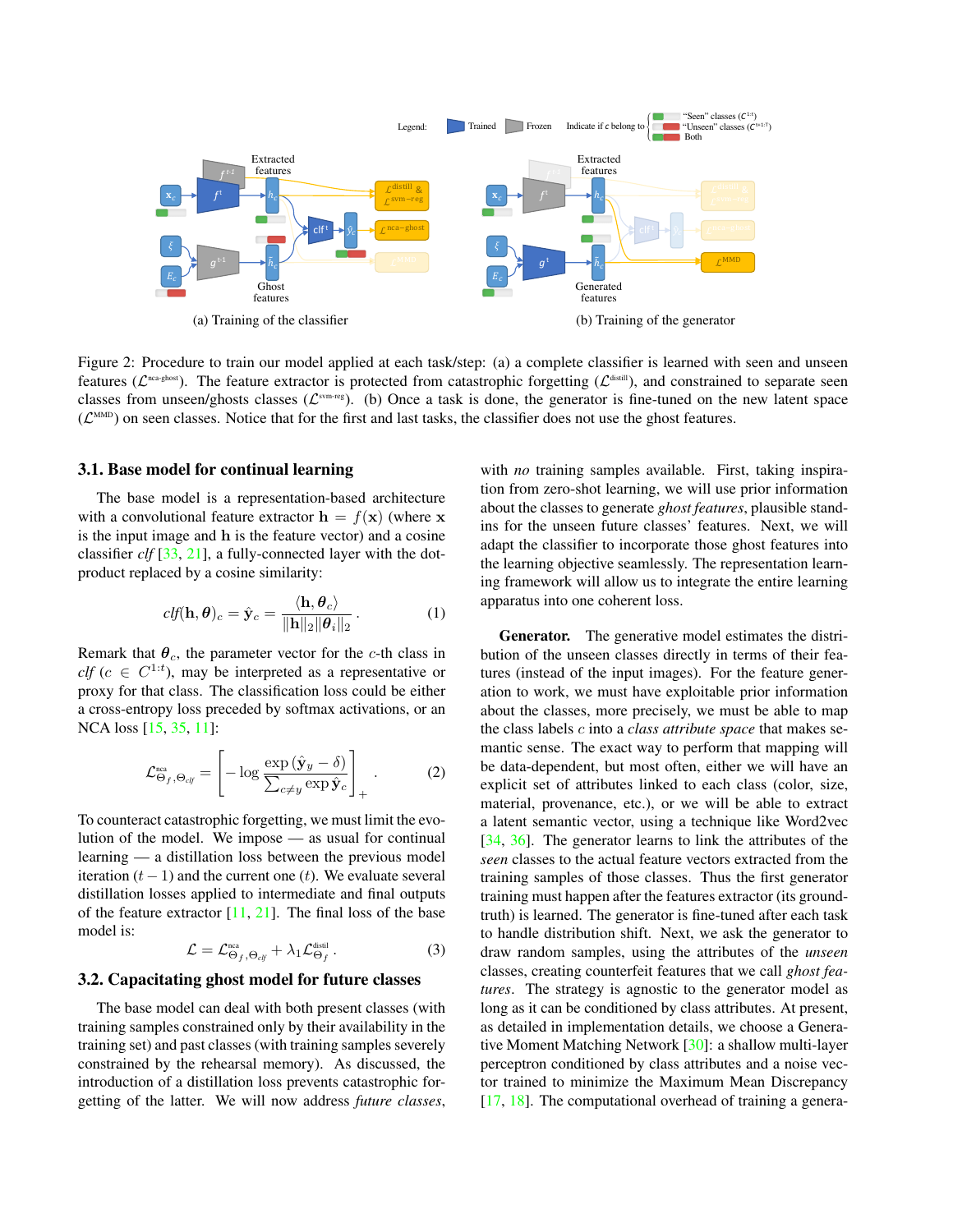tor amounts to only 30 minutes over a 5-hour experiment on a Titan Xp GPU with 12 Go of VRAM because this model is trained on the low-dimensional features and not on the images. More details about the generator can be found in section 4.2.

Complete classifier. Remind that the parameters  $\{\boldsymbol{\theta}_c, \forall c \in C^{1:t}\}\$  on the representation-based classifier (Eq.1) may be interpreted as proxies for the classes  $C^{1:t}$ . The base model for task t will, thus, learn  $|C^{1:t}|$  such proxies, one for each of the seen classes. To extend the model for the unseen future classes, the complete classifier will learn  $|C^{1:t}| + |C^{t+1:T}|$  proxies, which changes Eq.2 to:

$$
\mathcal{L}_{\Theta_f,\Theta_{c\mid f}}^{\text{\tiny neag,host}} = \left[-\log \frac{\exp \left(\hat{\mathbf{y}}_{y}-\delta\right)}{\sum_{\substack{c \neq y \\ c \in C^{1:t}}} \exp \hat{\mathbf{y}}_{c} + \sum_{\substack{c \neq y \\ c \in C^{t+1:T}}} \exp \hat{\mathbf{y}}_{c}}\right]_{+} \tag{4}
$$

.

This classification loss maximizes the similarity  $\hat{y}_y$  (or, conversely, minimizes the distance) between sample feature  $h_y$  and correct class proxy  $\theta_y$  in the numerator. In the denominator, the loss pushes away all wrong class proxies, from both seen and unseen (future) classes, by minimizing the similarities with  $y_c$ ,  $\forall c \neq y$ .

The participation of future classes in the classification loss has two effects. Most obviously, it allows the model to perform zero-shot-like guesses for those classes during test time. The representation-learning paradigm allows performing both continual and zero-shot learning seamlessly, as we advance through the tasks and future classes become present classes, and then past classes. Less evidently, but vitally important, the learning of proxies for the future classes makes room in the representation space for those classes, creating effective empty spaces that push away the actual features of the seen classes (due to the repulsive term in the denominator). As we advance through training, future classes become present, their ghost placeholders disappear, and they can neatly fit in the newly vacant region. Such a strategy reduces interference between classes throughout continual learning, and, as we will see in both visual and quantitative experiments, has long-range positive effects.

Naturally, the complete classifier has to be trained with samples from all classes. For seen classes, actual data is available from the training and rehearsal data. For unseen future classes data is not available, so we employ ghost features sampled from the generator. Note that ghost features are produced once per task by the generator and are kept fixed for the task duration.

Latent-space regularization. As explained above, our Ghost classification loss minimizes the intra-class distances and maximizes the inter-class distances. The loss enforces those constraints to all proxies regardless of whether they represent seen classes or not. We further promote an interclass separation by optimizing the latent representation of



Figure 3: Latent-space regularization establishes marginbased one-unseen-class vs. all-seen-classes linear separations. Those separations are employed to directly condition the feature space, creating space for future unseen classes. In the following task, some unseen class will become seen, and may occupy the feature space with less interference.

seen classes to avoid overlapping with the representation of Ghosts. That loss constrains the features space directly and does not affect the proxies and the intra-class distances.

We based this regularization loss on SVM [9] for simplicity, but other methods could have similar behavior. To compute that loss, we learn binary one-unseen-class-Vs-allseen-classes SVM classifiers, one for each unseen class. We employ a linear kernel, since the feature extractor and feature vector dimensionality (512) allows good linear separation, but more complex kernels could be used. Those SVMs define hyperplanes  $\mathbf{w}_c$  and biases  $b_c$ ,  $\forall c \in C^{t+1:T}$ , separating each unseen region from the mass of seen features  $h^{(i)}$ (Fig.3):

$$
\mathcal{L}_{\Theta_f}^{\text{sum-reg}} = \frac{1}{N \times |C^{t+1:T}|} \sum_{i=1}^{N} \sum_{c \in C^{t+1:T}} [\mathbf{w}_c \cdot \mathbf{h}^{(i)} + b_c + \tau]_+, \tag{5}
$$

where  $\mathbf{h}^{(i)}$  are seen features (classes in  $C^{1:t}$ ),  $[\cdot]_+$  the hinge loss, and  $\tau$  an additional margin (higher values of  $\tau$  push seen features further away from the ghost regions, in practice, we set  $\tau = 1$  to repel beyond the support vectors).

The margin-based regularization of Eq.5 refines the ghost classification loss of Eq.4. While the latter acts over the classifier conditioning the feature space indirectly via the action of the class proxies, the former acts directly over the latent/feature space and the feature extractor backbone that creates it. The computational overhead of training several SVMs (5 minutes), is negligible compared to the total training time (5 hours).

Complete optimization strategy. All modules and losses fit neatly into the goal of learning continuously over seen and unseen classes. We train feature extractor (plus classifier) and generator in alternation. We train the latter to mimic the features of seen classes, and then ask it to extrapolate to unseen classes (ghost features). Ghost features allow us both to unify seen and unseen classes into a complete classifier ( $\mathcal{L}^{\text{nca-ghost}}$ ), and to enforce early allocation in the feature space for unseen classes ( $\mathcal{L}^{\text{sum-reg}}$ ). The complete loss, in addition to a distillation loss to counter-act catas-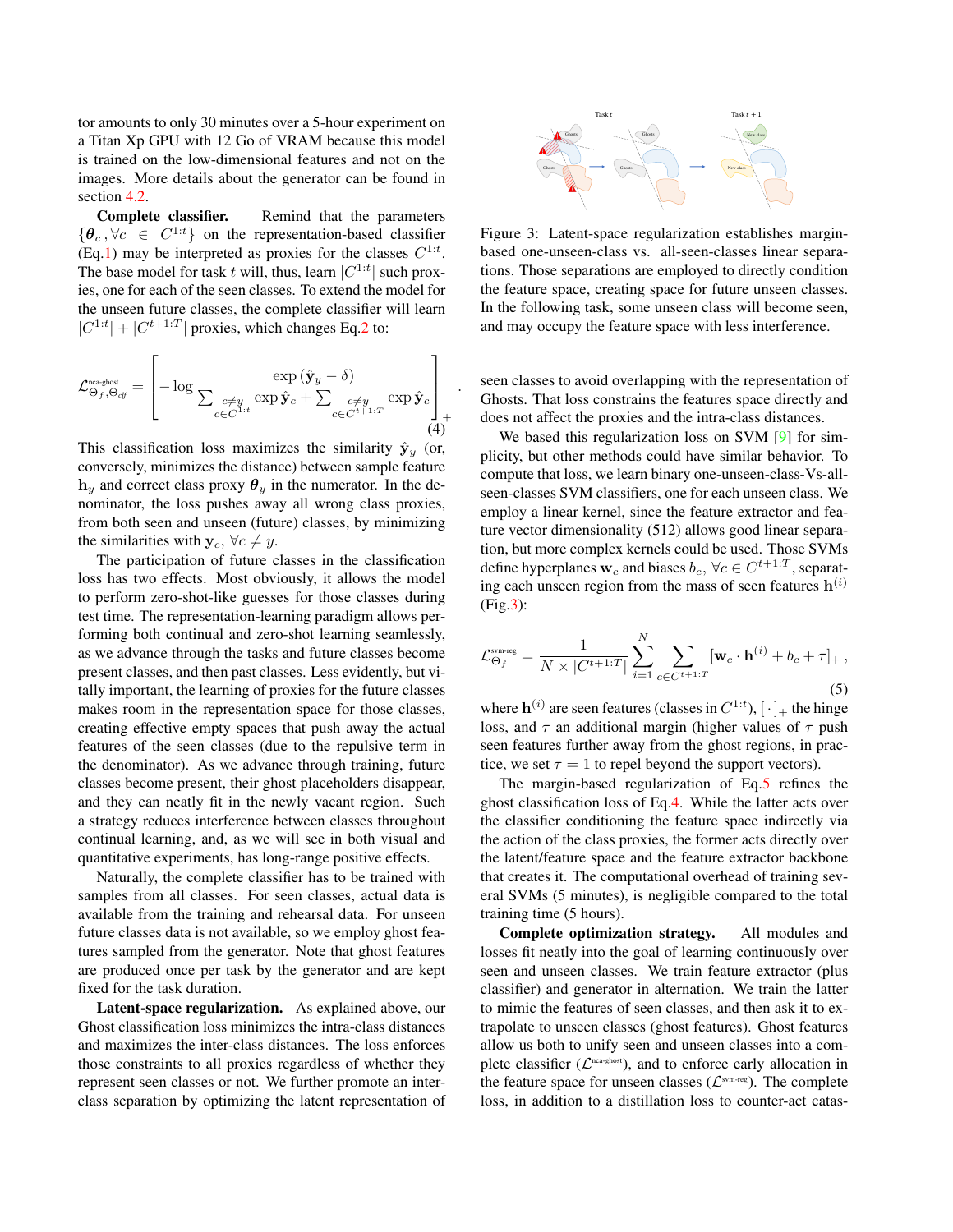

Figure 4: Small-scale PODNet on MNIST with 3 steps (digits '0' to '5'; then '6' and '7'; then '8' and '9') with a features space of only two dimensions. The early incorporation of ghost features/proxies in the second task, denoted by dotted circles in the bottom row, enforces vacant space for those unseen classes. When filled in the third task (last column), there is less interference/overlap with previous classes. Such a strategy improves the final accuracy by 50% (+22 p.p.). A star symbol denotes the learned centroid of each class, ghosts included.

trophic forgetting  $(\mathcal{L}^{\text{distill}})$ , is:

$$
\mathcal{L} = \mathcal{L}_{\Theta_f, \Theta_{\text{clf}}}^{\text{nca-ghost}} + \lambda_1 \mathcal{L}_{\Theta_f}^{\text{still}} + \lambda_2 \mathcal{L}_{\Theta_f}^{\text{sym-reg}}.
$$
 (6)

The Figure 2 showcases the complete optimization strategy.

## 4. Experiments

## 4.1. Pictorial experiments

Before running our full-scale experiments, we will perform a set of experiments with a model that keeps the main components from the proposed model in a simplified form that will allow us to link quantitative performances to intuitive visual plots of the feature spaces. For the experiments in this section we employ the MNIST [28] dataset, with an initial task of 6 classes (digits 0 to 5), then two more tasks of two classes each; the feature extractor comprises two convolutional layers followed by a fully connected layer outputting a feature vector of only two dimensions — a purposeful choice to allow easy visualization of the feature space. Because MNIST classes have no attributes, we cannot apply zero-shot learning directly. Instead, we employ the features of actual images from the future classes instead of samples from the generator — which corresponds, in some ways, to having a perfectly calibrated generator. Those features are extracted once per task, and the feature extractor is never trained on unseen classes images. As we will see in Table 4, integrating the generator in our fullscale model outperforms using actual extracted features, so that necessary substitution does not exaggerate the abilities of this small-scale model. The losses used to train the small and the full-scale models are the same, but the SVM-based regularization was not employed since it made little sense for a 2D latent space.

The 2D feature space allows us to directly visualize the evolution of the feature space as the tasks progress, without the need for dimensionality reduction techniques that complicate the analysis (e.g.  $t$ -SNE [41]). Fig.4 may be interpreted upfront: as the three tasks progress left-toright, we see the evolution of the feature space on the base model (PODNet, on the top branch) and on the proposed model with ghost features (bottom branch). The base model presents strong overlap between the initial classes, and the later added 8 (orange) and 9 (dark purple). That comes partially from shape similarities ('8' is similar to '0' and '5'), partially from continual learning, and results in severe forgetting of old classes in favor of new ones. The proposed model organizes better the feature space, which is particularly visible between the second and third steps, where the early allocation of ghost zones for the future classes (displayed as empty black circles) is prominent. That better arrangement of the feature space increases the final accuracy from 44 to 66%, a 22 p.p. improvement. The small latent space of 2 dimensions with a continual learning paradigm explains the low performance for both models; a model that learns on all classes in one step (*i.e.* not in a continual setting) reaches only 69% of final accuracy. That said, our model shows a clear improvement both qualitatively in Fig.4 and quantitatively (+50%).

#### 4.2. Main experiments

Datasets & Protocols. We perform our experiments on two datasets: AwA2 [44], with 50 animals categories, each with 85 attributes; and AP&Y [12], with 32 everyday object classes, each with 64 attributes. We employ two experimental protocols: one typical for continual learning, following [21, 11], starting the first task with half the classes (i.e., 25 for AwA2, and 16 for aP&Y), then adding the re-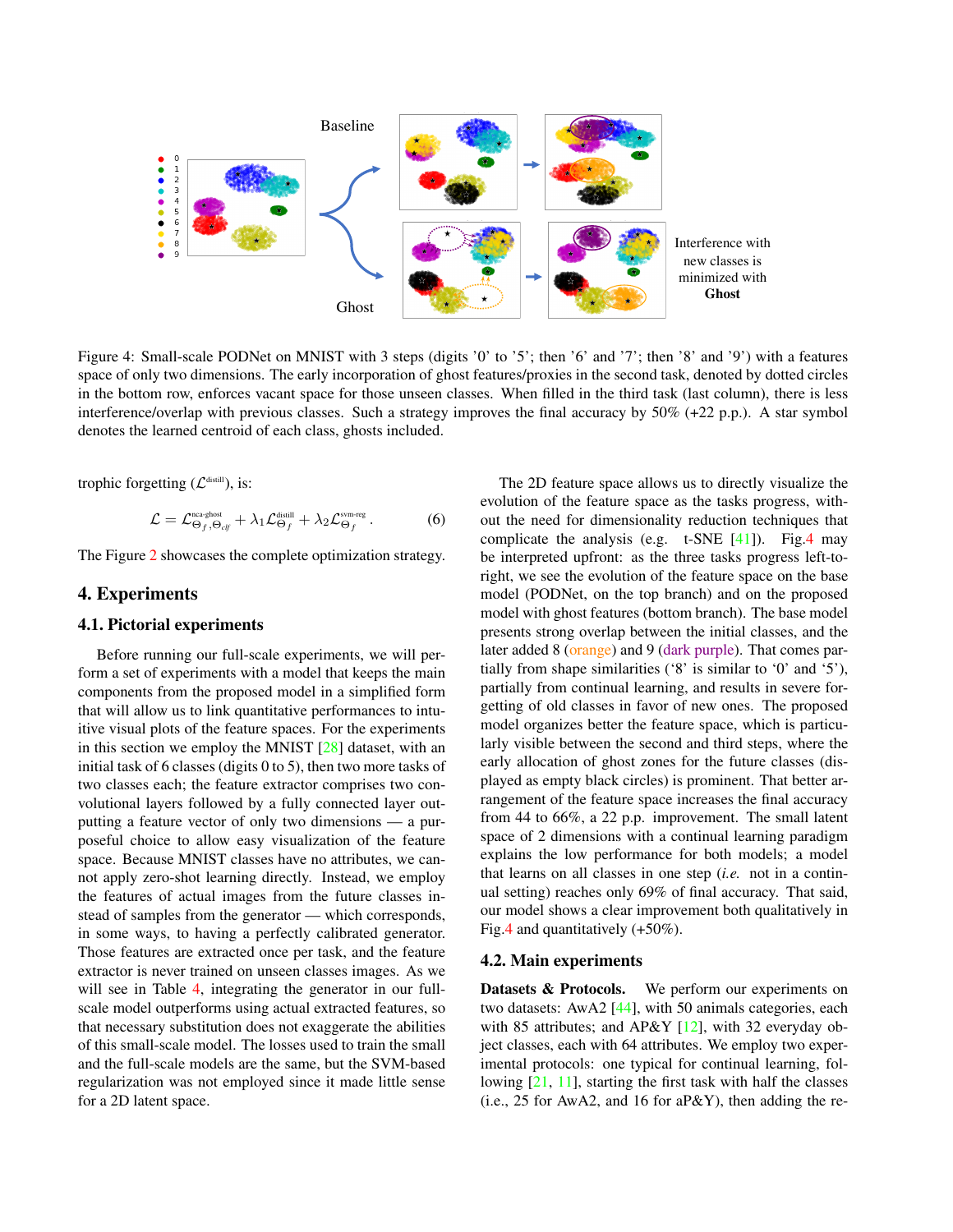|                                                       | AwA2<br>25 classes $+$ 5 $\times$ 5 classes |                  |  |
|-------------------------------------------------------|---------------------------------------------|------------------|--|
|                                                       |                                             |                  |  |
|                                                       | <b>PODNet</b>                               | <b>UCIR</b>      |  |
| <b>Base Continual Learner</b>                         | $62.92 \pm 0.12$                            | $62.66 \pm 0.17$ |  |
| $+$ $\mathcal{L}^{\text{nca-ghost}}$                  | $68.31 \pm 0.36$                            | $64.96 \pm 0.12$ |  |
| $+$ $\int^{\text{nca-ghost}} + \int^{\text{sym-reg}}$ | $68.46 \pm 0.47$                            | $65.37 \pm 0.35$ |  |
|                                                       | $a P \& Y$                                  |                  |  |
|                                                       | 16 classes + $8 \times 2$ classes           |                  |  |
|                                                       | <b>PODNet</b>                               | <b>UCIR</b>      |  |
| <b>Base Continual Learner</b>                         | $58.64 \pm 0.66$                            | $45.96 \pm 0.22$ |  |
| $+ \mathcal{L}^{\text{nca-ghost}}$                    | $62.08 \pm 0.25$                            | $59.67 \pm 0.84$ |  |
| $+$ $\int^{\text{nca-ghost}} + \int^{\text{sym-reg}}$ | $62.73 + 0.60$                              | $60.12 + 0.74$   |  |

Table 1: Continual Accuracy on AwA2 and aP&Y for POD-Net and UCIR. We ran each experiment thrice.

|                                                               | AwA2<br>25 classes $+ 5 \times 5$ classes |                  |  |
|---------------------------------------------------------------|-------------------------------------------|------------------|--|
|                                                               |                                           |                  |  |
|                                                               | <b>PODNet</b>                             | UCIR             |  |
| <b>Base Continual Learner</b>                                 | $77.63 \pm 0.06$                          | $76.36 \pm 0.28$ |  |
| $+ \mathcal{L}^{\text{nca-ghost}}$                            | $78.70 \pm 0.46$                          | $77.32 + 0.40$   |  |
| $+$ $\int$ <sup>nca-ghost</sup> $+$ $\int$ <sup>svm-reg</sup> | $79.08 + 0.53$                            | $77.27 + 0.35$   |  |
|                                                               | $aP\&Y$                                   |                  |  |
|                                                               | 16 classes + $8 \times 2$ classes         |                  |  |
|                                                               | <b>PODNet</b>                             | UCIR             |  |
| <b>Base Continual Learner</b>                                 | $57.80 \pm 0.97$                          | $45.40 \pm 0.17$ |  |
| $+$ $\mathcal{L}^{\text{nca-ghost}}$                          | $62.47 \pm 0.40$                          | $54.13 \pm 0.90$ |  |
| $+$ $\int$ <sup>nca-ghost</sup> + $\int$ <sup>svm-reg</sup>   | $63.30 \pm 0.98$                          | $56.07 + 1.29$   |  |

Table 2: Final Accuracy on AwA2 and aP&Y for PODNet and UCIR. We ran each experiment thrice.

maining classes in evenly-sized tasks (5 tasks of 5 classes for AwA2, and 8 tasks of 2 classes for aP&Y); another inspired from zero-shot learning, following [44], starting with a standard selection of classes for each of the datasets (40 for AwA2, and 20 for aP&Y), and adding the remaining classes in small increments (5 tasks of 2 classes for AwA2, and 6 tasks of 2 classes for aP&Y). For both settings, the seen classes are trained with supervision, while the remaining unseen classes are tackled with zeroshot-inspired methods. Our evaluation protocol is akin to the challenging and realist Generalized Zero-shot Learning [39, 7] protocol with no information on whether a sample is from a seen or unseen class — but harsher, since classes are seen gradually, and training samples for past classes data are limited by rehearsal memory.

Base Continual Learner. We evaluate our contributions on top of two different representation-learning based Continual Leaners, both based on ResNet18 [20] feature extractor backbones (with feature vector size of 512) and cosine classifiers. They differ on the distillation loss  $\mathcal{L}_{distil}$  employed, the first model (PODNet) using Douillard et al.'s distillation [11] constraining the statistics of the intermediate features after each residual block, and the second (UCIR) using Hou et al.'s distillation [21] enforcing a cosine constraint on the final flat latent space. The former performs better than the latter, but both are improved by the innovations proposed in this work. The cosine classifier has a single proxy/representative per class but could easily be generalized to multiple proxies. Both base Continual Learners are competitive, with PODNet being the most recent State-of-the-Art from ECCV 2020. We show in this paper how incorporating predictions of the future further improve them.

**Generator.** Following the work of Bucher et al. [5] for zero-shot learning, our generator is a Generative Moment Matching Network (GMMN) [ $30$ ]  $g^t(\xi, \mathbf{E}_c)$ , which takes as inputs a Gaussian noise vector  $\xi$  and a class attributes vector  $\mathbf{E}_c$ , and outputs a sample from the estimated distribution of features for a class with the given attributes. In our experiments on AwA2 and AP&Y, the class attributes vectors are the average of the attributes for the training samples in the class. For each task  $t$ , the feature extractor  $f<sup>t</sup>$  and the generator  $g^t$  are trained to minimize the Maximum Mean Discrepancy (MMD) [17, 18] between the actual features of seen classes  $h_c = f^t(\mathbf{x}_c)$ ,  $\forall c \in C^{1:t}$  and their distribution on the generator  $\tilde{h}_c = g^t(\xi, E_c)$ ,  $\forall c \in C^{1:t}$ .

Implementation Details For all datasets and settings, we set the classification margin  $\delta = 0.6$ , and the SVM latentspace regularization additional margin  $\tau = 1$ . We train the feature-extractor-and-classifier pipeline for 90 epochs with an SGD optimizer, learning rate of 0.1, cosine scheduling, and weight decay of  $10^{-4}$ . We train the generator for 1200 epochs, with an Adam optimizer and a learning rate of  $10^{-5}$ . Finally, following [21, 11], we fine-tune the classifier for 60 epochs (with the feature extractor frozen and a small learning rate of 10<sup>-</sup>4) at the end of every task (except the last one). We found useful to balance the bias towards the seen classes against the unseen classes. With the POD distillation [11], we set  $\lambda_1 = 3$  for AwA2, and  $\lambda_1 = 15$  for aP&Y; with the Less-Forget distillation [21], we set  $\lambda_1 = 4$ for both datasets. We always set  $\lambda_2 = 10^{-3}$ , moreover we apply it on L2-normalized features. Finally, we do not reinitialize the models between tasks:  $f<sup>t</sup>$  results from training  $f^{t-1}$  on task t, etc. On the rehearsal memory limitation, we follow the strict setting of Hou et al. [21], keeping only  $s = 20$  training images per past class. The code will be released publicly upon paper acceptance.

Continual Accuracy. For continual learning, it is usual to take into account the model's performance as it evolves. We adapt the traditional average incremental accuracy [37]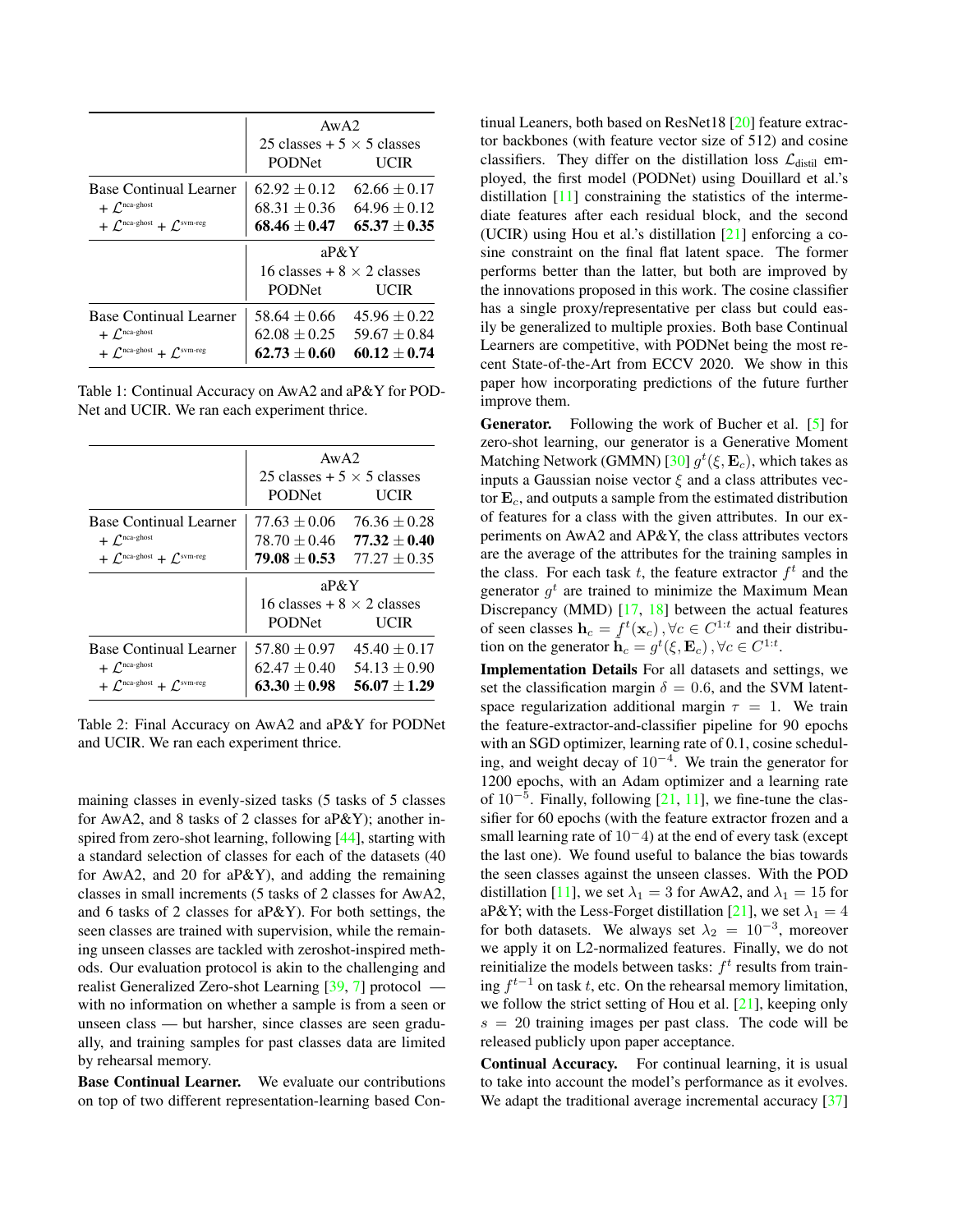|                                                                     | AwA2                              |                                                                     | $a P \& Y$                        |       |  |
|---------------------------------------------------------------------|-----------------------------------|---------------------------------------------------------------------|-----------------------------------|-------|--|
|                                                                     | 40 classes + $5 \times 2$ classes |                                                                     | 20 classes + $6 \times 2$ classes |       |  |
|                                                                     | Continual                         | Final                                                               | Continual                         | Final |  |
| <b>PODNet</b>                                                       |                                   | $82.84 \pm 0.10$ $84.70 \pm 0.10$ $67.57 \pm 0.41$ $65.23 \pm 0.50$ |                                   |       |  |
| $+ C^{nca-ghost}$                                                   | $84.99 \pm 0.17$                  | $86.57 \pm 0.49$                                                    | $68.80 \pm 0.98$ $67.93 \pm 1.24$ |       |  |
| + $\mathcal{L}^{\text{nca-ghost}}$ + $\mathcal{L}^{\text{sum-reg}}$ |                                   | $84.47 \pm 0.15$ $85.73 \pm 0.40$                                   | $69.02 \pm 0.46$ $67.97 \pm 0.60$ |       |  |

Table 3: Further experiments where the initial task size correspond to standard zero-shot seen classes [44]. We report Continual and Final Accuracies for PODNet on AwA2 and aP&Y. We ran each experiment thrice.

|                                          |                                   | AwA2             | $a P \& Y$<br>16 classes + $8 \times 2$ classes                     |                  |
|------------------------------------------|-----------------------------------|------------------|---------------------------------------------------------------------|------------------|
|                                          | 25 classes + $5 \times 5$ classes |                  |                                                                     |                  |
|                                          | Continual                         | Final            | Continual                                                           | Final            |
| Our model                                |                                   |                  | $68.46 \pm 0.47$ 79.08 $\pm 0.53$ 62.73 $\pm 0.60$ 63.30 $\pm 0.98$ |                  |
| with real features of the future classes | $67.65 \pm 0.50$                  | 78.83 $\pm$ 0.31 | $61.88 \pm 0.52$ $61.70 \pm 0.26$                                   |                  |
| Partial oracle                           | $72.94 \pm 0.25$                  | $84.60 \pm 0.28$ | $63.81 \pm 0.29$                                                    | $68.03 \pm 1.42$ |
| Full oracle                              |                                   | $95.40 \pm 0.02$ |                                                                     | $97.40 \pm 0.30$ |

Table 4: Comparison of generated ghost features vs. actual features extracted from future classes' samples with PODNet on AwA2 and aP&Y.

to take into account *all* classes, including the future ones, and call that metric *continual accuracy*: the average of accuracy over all seen classes after each task. The results appear in Table 1, which shows, for the datasets and protocols explained in the top of this section, the performance for our two base models  $[21, 11]$ , and the improvements on those base models as we implement our proposed model, with and without the SVM latent-space regularization refinement. The ability to guess on future class brings large improvements on both datasets, for both competittive base models. The SVM-based regularization refinement also improves the results, by up to 0.65 p.p.

Final Accuracy. Once we reach the final task, the proposed model ability to guess future classes provides no advantage due to all classes being now seen. Still, as shown in Table  $2$  — where the metric is simply the accuracy at the final task of each run — the proposed method outperforms the baselines, due to a better organization of the feature space. Although the numerical advantages in this table are smaller than in the previous one, these results are consequential, showing that the ability of the proposed model of incorporating knowledge about the classes is useful beyond the zero-shot scenario. Again, the SVM-regularization refinement helps by up to 1.94 p.p. Note that the oracle model, which is trained on the whole dataset in a single task, has an accuracy of 95.40% on AwA2. Thus, state-of-the-arts methods are still far from this upper bound which highlights the difficulty of the considered datasets.

Model Evolution. To showcase how the models evolve, plots contrasting the proposed methods with each base model (PODNet and UCIR) task by task appear in Fig.5. The plots show how, on early tasks, the main advantage of the proposed model is its ability to guess on the future classes, while on the final task no future classes remain, but the proposed model still keeps an advantage.

Zero-shot-like Initial Task Setting. This set of experiments (Table 3) is intended for comparison with zero-shot learning benchmarks [44], which always use the same split of seen/unseen classes for a given dataset. Our first task in the continual learning contains the classes defined in zeroshot benchmark as seen, and we learn next, in small increment, the remaining classes, i.e., those defined in the zeroshot benchmark as unseen. Because the initial task is larger than previously, fewer future classes remain, and the base models have better performance. Still, the proposed method improves both base methods in both datasets significantly. The setting proposed is different than the — markedly less challenging — setting appearing in Kankuekul et al.[23] and Xue et al.[46], where the set of unseen classes is fixed, and only more seen classes are added incrementally, without any sample limitations given by rehearsal memory.

Generator Validation. The generator approximates the feature extractor for the unseen future classes. To validate its effectiveness, we replace the generated features by the actual features from the future images. This form of "cheating", of course, is not possible in *actual* real-world scenarios, but serves as a metric. Table 4 shows the comparison, with the surprising result that generated features performed better than the actual features from samples (respectively first and second row). Note that the latter are extracted once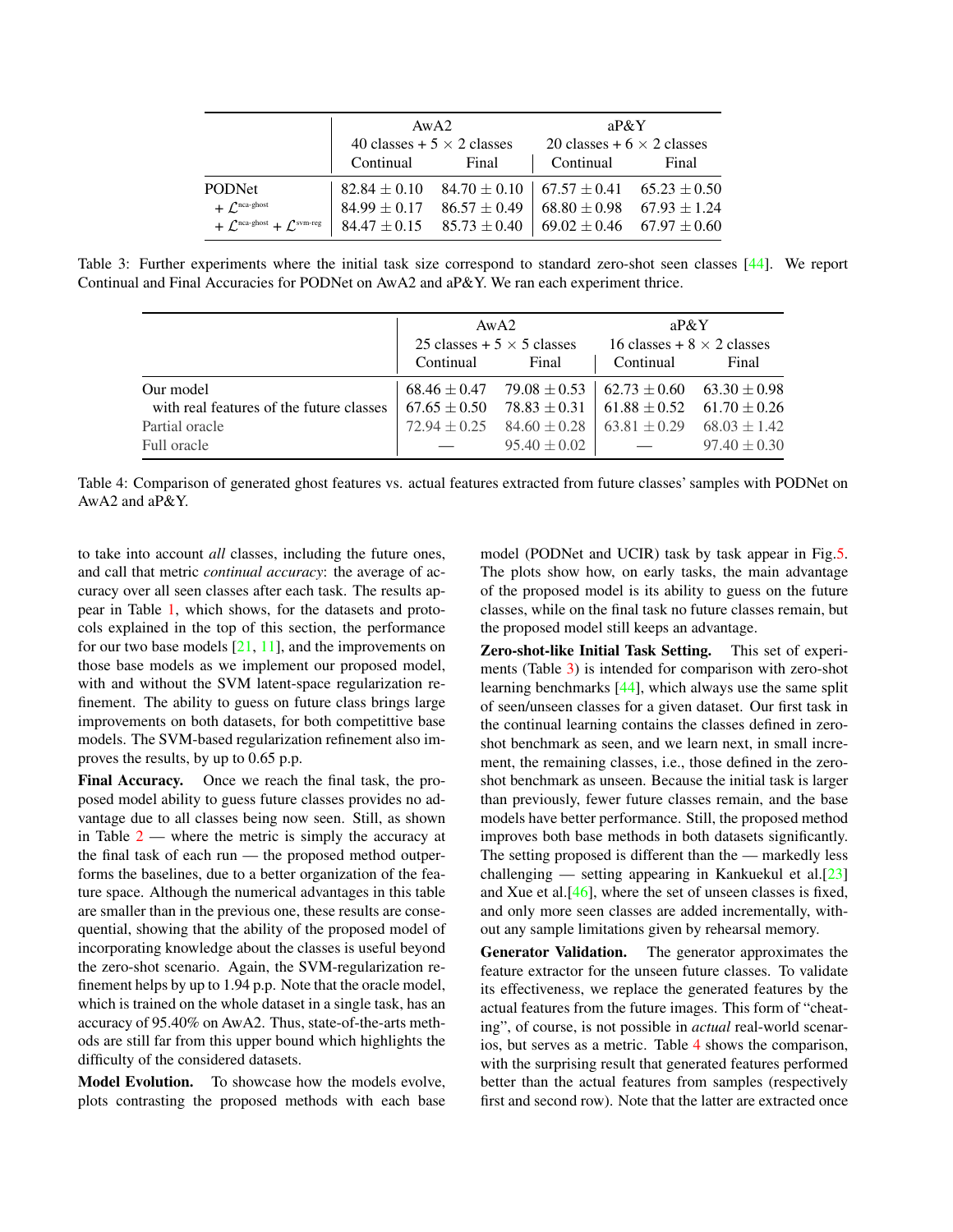

Figure 5: Ghost model vs base models on AwA2, difference of accuracy over all classes, only seen classes, and only unseen classes.

per task. The lower performance of using real features is explained because the features extrator was never adapted for the unseen classes distribution which acts as an Out-of-Distribution [2]. The "oracle" experiments in the third and fourth row in Table 4 establish an upper bound for what we could achieve by "cheating" around the experimental protocol restrictions. The partial oracle from third row is the same model as the second row, fine-tuning the feature extractor with samples coming from the future. The full oracle of the fourth line uses all images from all classes unrestrictedly in a single task. Despite the partial oracle had full access to real future data, we stress that our model's performance with generated future data is close to this upper bound.

## 5. Conclusion

In this work, we introduced prescient continual learning, a generalization of the continual learning setting, where the model trains on a sequence of tasks, each introducing new classes, but has access to prior information about the classes. Although we give the model awareness of future classes, we also test it on all classes: past, present, and future, resulting in a more challenging setting. While this setting enables Zeroshot capabilities, it differs from it by opening new challenges on how to integrate weak information from the future into a continuously growing set of classes.We proposed ghost model, first of its kind, which uses the paradigm of representation learning to incorporate capabilities of zero-shot learning into the continual learning model in a seamless way. We refined that model with a novel SVM-based regularization loss acting over the feature space to reinforce exclusion zones, reserved for future classes. Finally, we established, in extensive quantitative and qualitative experiments, the advantage of the proposed model over two base models.

Acknowledgments: E. Valle is funded by FAPESP grant 2019/05018-1 and CNPq grants 424958/2016-3 and 311905/2017-0. This work was granted access to the HPC resources of IDRIS under the allocation AD011011706 made by GENCI.

## References

- [1] inaturalist. https://www.inaturalist.org. Accessed: 2020.
- [2] Inference with the universum. In *International Conference on Machine Learning (ICML)*, 2006.
- [3] Rahaf Aljundi, Francesca Babiloni, Mohamed Elhoseiny, Marcus Rohrbach, and Tinne Tuytelaars. Memory aware synapses: Learning what (not) to forget. In *Proceedings of the IEEE European Conference on Computer Vision (ECCV)*, 2018.
- [4] Rahaf Aljundi and Tinne Tuytelaars. Selfless sequential learning. In *Proceedings of the International Conference on Learning Representations (ICLR)*, 2019.
- [5] Maxime Bucher, Stephane Herbin, and Frederic Jurie. Generating visual representations for zero-shot classification. In *The IEEE International Conference on Computer Vision (ICCV) Workshops*, 2017.
- [6] Francisco M. Castro, Manuel J Marín-Jiménez, Nicolás Guil, Cordelia Schmid, and Karteek Alahari. End-to-end incremental learning. In *Proceedings of the IEEE European Conference on Computer Vision (ECCV)*, 2018.
- [7] Wei-Lun Chao, Soravit Changpinyo, Boqing Gong, and Fei Sha. An empirical study and analysis of generalized zeroshot learning for object recognition in the wild. In *Proceedings of the IEEE European Conference on Computer Vision (ECCV)*, 2016.
- [8] Arslan Chaudhry, Marc'Aurelio Ranzato, Marcus Rohrbach, and Mohamed Elhoseiny. Efficient lifelong learning with a-gem. In *Proceedings of the International Conference on Learning Representations (ICLR)*, 2019.
- [9] Corinna Cortes and Vladimir Vapnik. Support-vector networks. *Machine Learning*, 2015.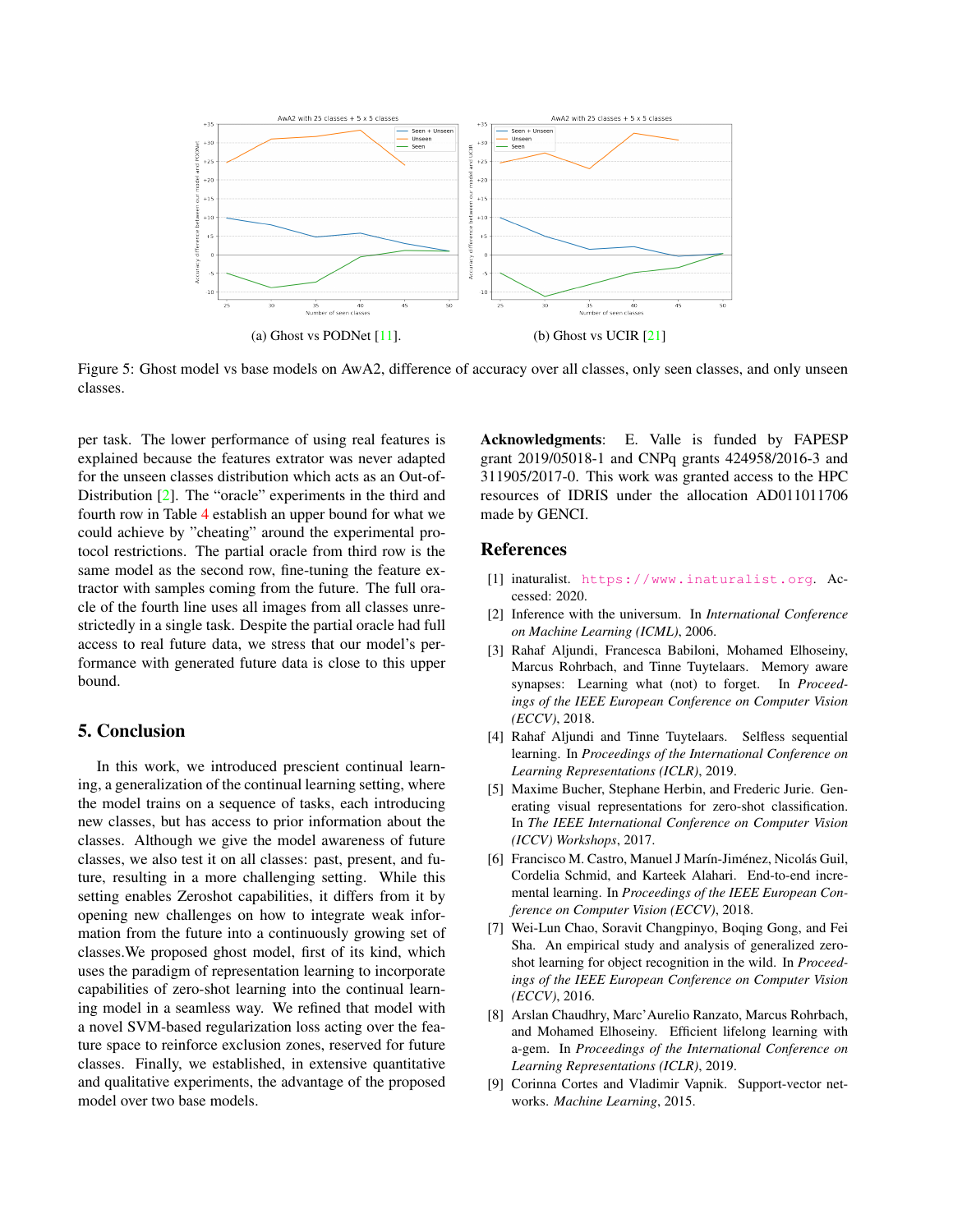- [10] Guy Davidson and Michael C. Mozer. Sequential mastery of multiple visual tasks: Networks naturally learn to learn and forget to forget. In *Proceedings of the IEEE Conference on Computer Vision and Pattern Recognition (CVPR)*, 2020.
- [11] Arthur Douillard, Matthieu Cord, Charles Ollion, Thomas Robert, and Eduardo Valle. Podnet: Pooled outputs distillation for small-tasks incremental learning. In *Proceedings of the IEEE European Conference on Computer Vision (ECCV)*, 2020.
- [12] A. Farhadi, I. Endres, D. Hoiem, and D.A. Forsyth. Describing objects by their attributes. In *Proceedings of the IEEE Conference on Computer Vision and Pattern Recognition (CVPR)*, 2009.
- [13] Chrisantha Fernando, Dylan Banarse, Charles Blundell, Yori Zwols, David Ha, Andrei A. Rusu, Alexander Pritzel, and Daan Wierstra. PathNet: Evolution Channels Gradient Descent in Super Neural Networks. *arXiv preprint library*, 2017.
- [14] Robert French. Catastrophic forgetting in connectionist networks. *Trends in cognitive sciences*, 1999.
- [15] Jacob Goldberger, Geoffrey E Hinton, Sam T. Roweis, and Ruslan R Salakhutdinov. Neighbourhood components analysis. In *Advances in Neural Information Processing Systems (NeurIPS)*, 2005.
- [16] Siavash Golkar, Michael Kagan, and Kyunghyun Cho. Continual learning via neural pruning. *Advances in Neural Information Processing Systems (NeurIPS), Neuro AI Workshop*, 2019.
- [17] A. Gretton, K. M. Borgwardt, M. Rasch, B. Schölkopf, and A. J. Smola. A kernel method for the two-sampleproblem. In *Advances in Neural Information Processing Systems (NeurIPS)*, 2007.
- [18] A. Gretton, K. M. Borgwardt, M. Rasch, B. Schölkopf, and A. J. Smola. A kernel two-sample test. *Journal of Machine Learning Research*, 2012a.
- [19] Kai Han, Sylvestre-Alvise Rebuffi, Sebastien Ehrhardt, Andrea Vedaldi, and Andrew Zisserman. Automatically discovering and learning new visual categories with ranking statistics. In *Proceedings of the International Conference on Learning Representations (ICLR)*, 2020.
- [20] K. He, X. Zhang, S. Ren, and J. Sun. Deep residual learning for image recognition. In *Proceedings of the IEEE Conference on Computer Vision and Pattern Recognition (CVPR)*, 2016.
- [21] Saihui Hou, Xinyu Pan, Chen Change Loy, Zilei Wang, and Dahua Lin. Learning a unified classifier incrementally via rebalancing. In *Proceedings of the IEEE Conference on Computer Vision and Pattern Recognition (CVPR)*, 2019.
- [22] Steven C.Y. Hung, Cheng-Hao Tu, Cheng-En Wu, Chien-Hung Chen, Yi-Ming Chan, and Chu-Song Chen. Compacting, picking and growing for unforgetting continual learning. In *Advances in Neural Information Processing Systems (NeurIPS)*, 2019.
- [23] Pichai Kankuekul, Aram Kawewong, Sirinart Tangruamsub, and Osamu Hasegawa. Online incremental attribute-base zero-shot learning. In *Proceedings of the IEEE Conference on Computer Vision and Pattern Recognition (CVPR)*, 2012.
- [24] Ronald Kemker and Christopher Kanan. Fearnet: Braininspired model for incremental learning. In *Proceedings of the International Conference on Learning Representations (ICLR)*, 2018.
- [25] James Kirkpatrick, Razvan Pascanu, Neil Rabinowitz, Joel Veness, Guillaume Desjardins, Andrei A. Rusu, Kieran Milan, John Quan, Tiago Ramalho, Agnieszka Grabska-Barwinska, Demis Hassabis, Claudia Clopath, Dharshan Kumaran, and Raia Hadsell. Overcoming catastrophic forgetting in neural networks. *Proceedings of the National Academy of Sciences*, 2017.
- [26] Vinay Kumar Verma, Gundeep Arora, Ashish Mishra, and Piyush Rai. Generalized zero-shot learning via synthesized examples. In *Proceedings of the IEEE Conference on Computer Vision and Pattern Recognition (CVPR)*, 2018.
- [27] C. H. Lampert, H. Nickisch, and S. Hermeling. Learning to detect unseen object classes by between-class attribute transfer. In *Proceedings of the IEEE Conference on Computer Vision and Pattern Recognition (CVPR)*, 2009.
- [28] Yann LeCun, Corinna Cortes, and CJ Burges. Mnist handwritten digit database. *ATT Labs*, 2010.
- [29] Xilai Li, Yingbo Zhou, Tianfu Wu, Richard Socher, and Caiming Xiong. Learn to grow: A continual structure learning framework for overcoming catastrophic forgetting. *Proceedings of the International Conference on Learning Representations (ICLR)*, 2019.
- [30] Yujia Li, Kevin Swersky, and Richard Zemel. Generative moment matching networks. In *International Conference on Machine Learning (ICML)*, 2015.
- [31] Z. Li and D. Hoiem. Learning without forgetting. *Proceedings of the IEEE European Conference on Computer Vision (ECCV)*, 2016.
- [32] David Lopez-Paz and Marc'Aurelio Ranzato. Gradient episodic memory for continual learning. In I. Guyon, U. V. Luxburg, S. Bengio, H. Wallach, R. Fergus, S. Vishwanathan, and R. Garnett, editors, *Advances in Neural Information Processing Systems (NeurIPS)*, 2017.
- [33] Chunjie Luo, Jianfeng Zhan, Xiaohe Xue, Lei Wang, Rui Ren, and Qiang Yang. Cosine normalization: Using cosine similarity instead of dot product in neural networks. In *International Conference on Artificial Neural Networks*, 2018.
- [34] Tomas Mikolov, Kai Chen, Greg S. Corrado, and Jeffrey Dean. Efficient estimation of word representations in vector space. *arXiv preprint library*, 2013.
- [35] Yair Movshovitz-Attias, Alexander Toshev, Thomas K. Leung, Sergey Ioffe, and Saurabh Singh. No fuss distance metric learning using proxies. In *Proceedings of the IEEE International Conference on Computer Vision (ICCV)*, 2017.
- [36] Jeffrey Pennington, Richard Socher, and Christopher D. Manning. Glove: Global vectors for word representation. In *Proceedings of the Conference on Empirical Methods in Natural Language Processing (EMNLP)*, 2014.
- [37] Sylvestre-Alvise Rebuffi, Alexander Kolesnikov, Georg Sperl, and Christoph H. Lampert. icarl: Incremental classifier and representation learning. In *Proceedings of the IEEE Conference on Computer Vision and Pattern Recognition (CVPR)*, 2017.